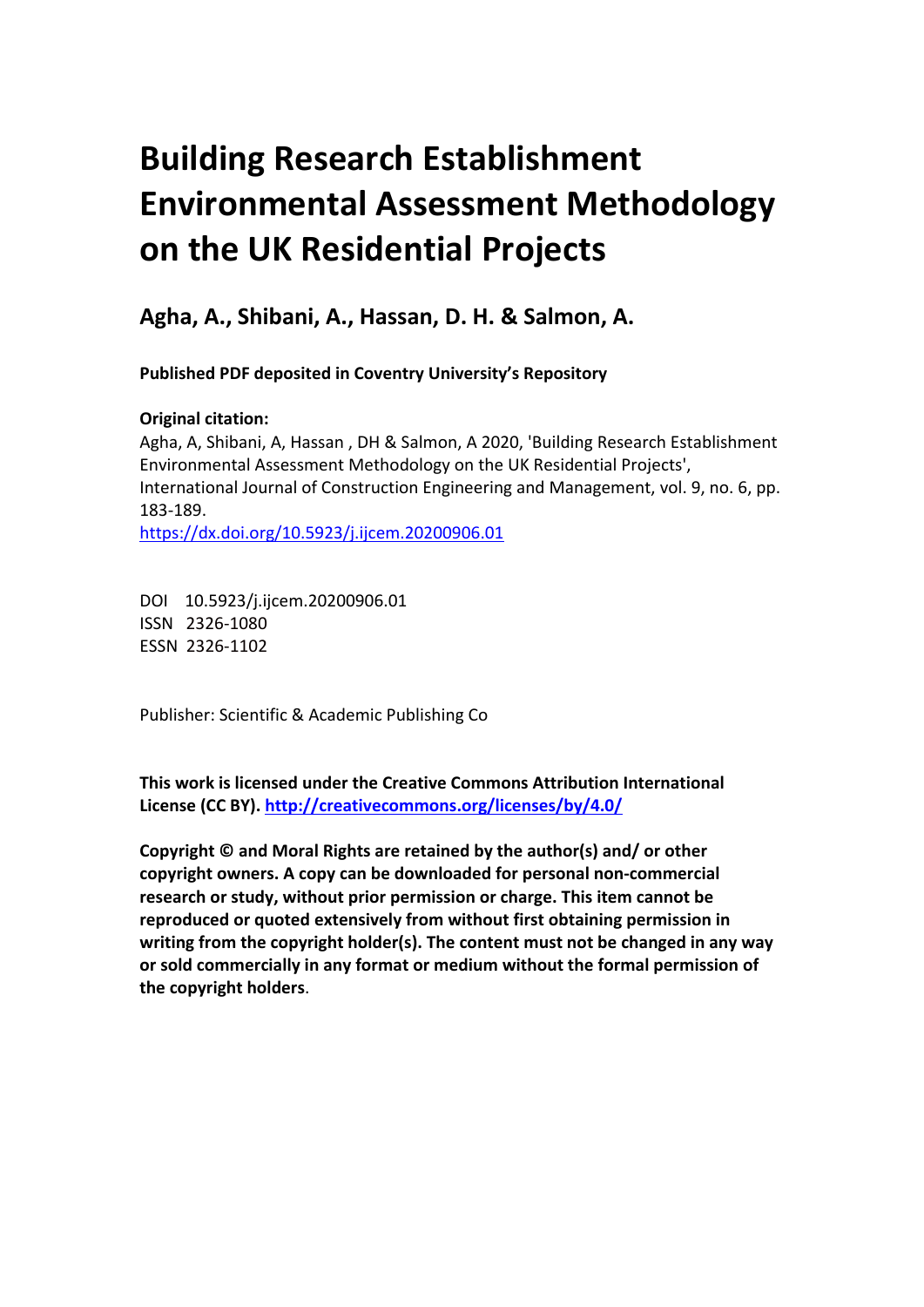# **Assessment Methodology on the UK Residential Projects Building Research Establishment Environmental**

#### **Araz Agha \* , Abdussalam Shibani, Dyaa Hassan, Alexander Salmon**

School of Energy, Construction and Environment, Coventry University, Coventry, CV1 5FB, United Kingdom

 **Abstract** The United Kingdom is currently facing a housing shortage and has been for many years, caused mostly by natural growth in population, immigration and an aging housing stock. The solution to combat this problem is not as simple as constructing many hundreds of thousands of homes across the country, with many setbacks caused by economic, environmental and social concerns. The design and planning of individual residential projects, with fundamentally sustainable schemes could help to mitigate the concerns that are causing setbacks to house building. Building Research Establishment Environmental Assessment Methodology (BREEAM) is the world's longest established method of assessing, rating and certifying the sustainability of buildings produced by Building Research Establishment (BRE). Implementing BREEAM on construction projects can vastly increase their sustainability compared to those that simply follow regulations. Projects that follow BREEAM specifications covered any additional costs by lower running costs during the building's life. Providing people in the UK with homes which are built in a highly sustainable manner may allow huge benefits that outweigh the costs for both of the residents and the wider population. The general knowledge and consciences of people is also increasing for a more sustainable world, and as construction can contribute but also take away greatly from the sustainability of society, this approach to building seems obvious and yet is nowhere near mainstream as one may expect. This study looks to investigate the reasons behind a low proportion of BREEAM implementation on residential projects, when at first glance the benefits seem to greatly outweigh the costs. Secondary data gathered through a desk study was used to help determine the costs and benefits of residential projects that have implemented BREEAM. The researcher also attempted to gather primary data in the form of interviews and a questionnaire, gaining an insight into a current construction industry view on the usage of BREEAM.

**Keywords** BREEAM, BRE, Sustainability, Residential projects

#### **1. Introduction**

 Surrounding the subject of BREEAM specifically generally fell into a three different but notable categories. The first category of literature comprises comparisons between BREEAM and other environmental assessment methodologies, most notably LEED as the other prominent assessment methodology, and how they are used. The second was analysis of BREEAM, how effective it is, how it affects the projects that it is used on and the wider construction industry. This was mostly based on the performance factors of BREEAM and covered highly quantitative research into the mechanisms of BREEAM, also case studies of BREEAM would fall into this category. The third category of research was found was information regarding the relationship between BREEAM and the construction industry. They explored how construction

 professionals regard BREEAM and what experience they have had with it. All three categories do see some cross-over as elements of each will undoubtedly occur, however it shows a distinct concentration of emphasis by different pieces of research.

 The first category of research is useful for trying to understand how BREEAM compares with other assessment methodologies and helps to show that BREEAM is at the forefront with LEED in terms of worldwide recognition. Going as far as being imported to other countries around the world [1] suggesting that 'there are many other countries and regions where both BREEAM and LEED will expand their presence over the next decade as a result of both increased demand and active promotion… The analysis of the two databases has confirmed the increasing widespread use of BREEAM and LEED internationally.' This may suggest that BRE is approaching their expansion on a more international stage for the generation of revenue and recognition rather than a complete monopoly on UK projects, and slowing the widespread implementation in the UK. Comparisons between BREEAM, LEED, CASBEE and Green Star NZ (BREEAM and LEED more so) have

<sup>\*</sup> Corresponding author:

ab4146@coventry.ac.uk (Araz Agha)

 Received: Dec. 8, 2020; Accepted: Dec. 21, 2020; Published: Dec. 26, 2020 Published online at http://journal.sapub.org/ijcem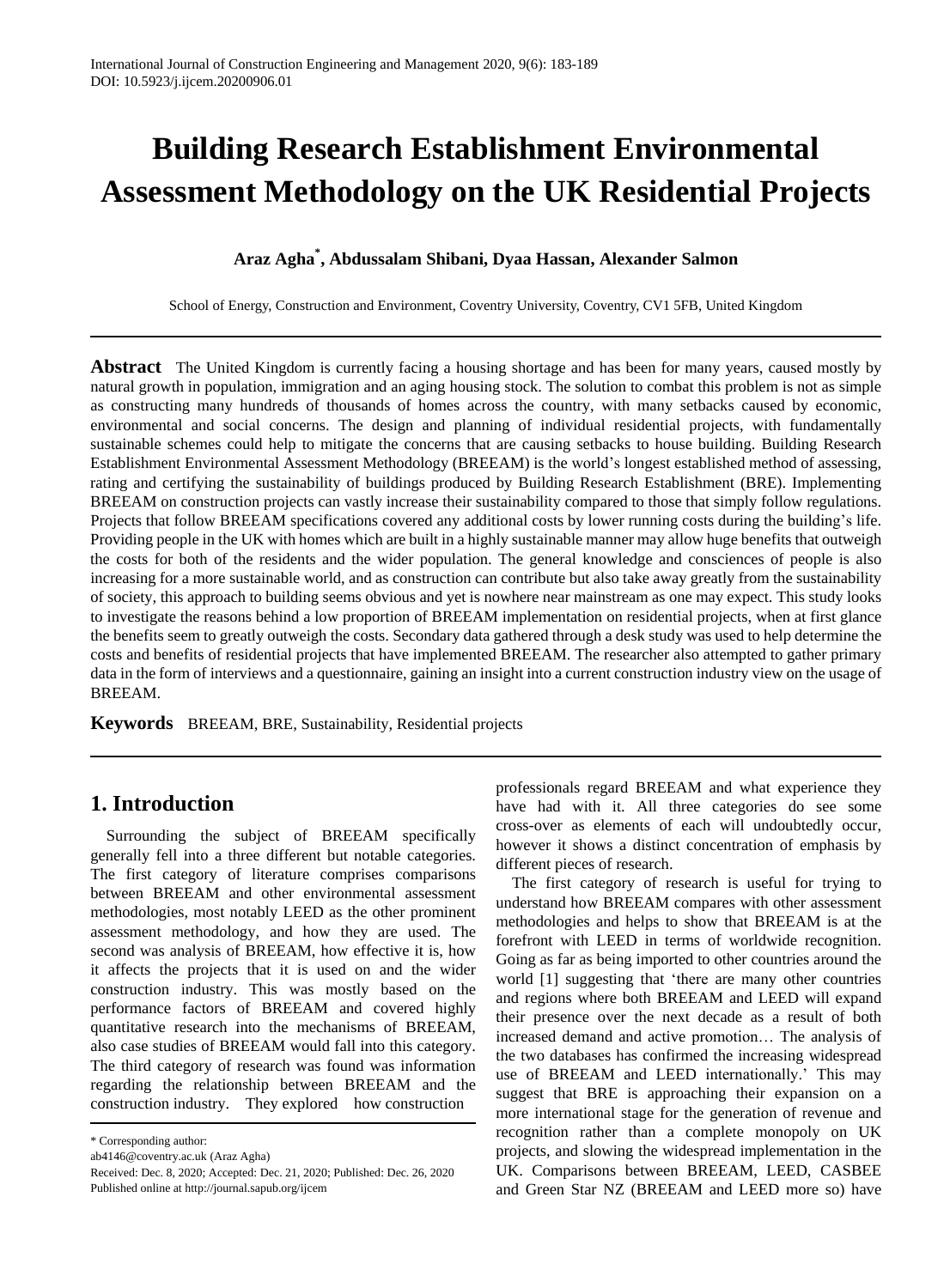shown that a comparison can be made in environmental performance rather easily - with BREEAM certified buildings consuming 6 – 30% lower energy costs than non-certified buildings compared with LEED's 18 – 39% lower energy costs [2].

 However, it is hard to make a direct comparison between BREEAM and LEED as these do not consider complete sustainability only environmental data as 'a comprehensive comparison of tools has not been established'. According to Doan et al, (2017) [3] proving it may be problematic to make fair comparisons with BREEAM that are completely valid and not without bias to make a conclusion. As Vimpari and Junnila, (2014) [2] compare the four before mentioned methodologies through their influence, availability and prevalence rather than actual systematic like for like performance comparisons. The second category helps to develop an understanding of how BREEAM works and what cause and effect it has on the construction industry. This helps to go into more detail on the inner workings of BREEAM with plenty of information being provided by BRE. This is highly relevant to connect how the mechanism of BREEAM plays a part in the prevalence of its adoption by the construction industry.

 The effectiveness of BREEAM is shown by benefits that it can bring to the project with nearly 60% of client responses from BSRIA research Parker, (2012) agreeing that it reduces construction waste and materials usage, as well as improving occupancy satisfaction. The research also shows that the main benefit to BREEAM for contractors was in recognition and industry standing at 77%. This may show that although there are the obvious sustainability benefits to BREEAM, contractors' value how the implementation of it is good for image and reputation over the environmental benefits [4]. However, the actual definite effectiveness of BREEAM is hard to ascertain and has been acknowledged as so [6]. So, while it may be easy to show the benefits of BREEAM according to contractors that have used it and in comparison, to projects that do not use it also, it is still technically difficult to define the true effectiveness of BREEAM to sustainability on a wider scale. The effects have also not been specifically explored in detail in the residential sector and most of the research conducted by BSRIA in 'The Value of BREEAM' [4] was for office use projects. Leaving a gap in the research into the residential area. Literature showing the relationship between the construction industry and BREEAM is lacking in number and seems to be a gap in literature. Although research has been conducted on contractors that do implement BREEAM not much seems to have been conducted for those that do not. An emphasis on the effect of BREEAM on clients and professionals can be shown that 96% of those surveyed in the BSRIA research would use BREEAM again, 88% would recommend it to others and interestingly 71% think that it is a good thing. This may further suggest that the use of BREEAM by contractors and clients is seen as a tool for increasing industry standing rather than for the cause of sustainability, possibly leading to the slow in widespread

 implementation to only those who are able to implement it. Ambiguity over the implementation and functions of BREEAM may be a cause of lack of universal uptake. A study consisting of interviews with seven clients, four of which had not used BREEAM before, showed that there was common non-professional understanding of BREEAM and that none interviewed felt that they had any understanding of the process [7]. It seems there is a gap in literature on the effect and influence of BREEAM over construction professionals and clients and more specifically with those that have not used BREEAM before. It is necessary that research be done into those that have not used BREEAM before but have a basic understanding of it and as to what their level of knowledge of BREEAM is and if that is a reason for non-implementation as instead of having sufficient knowledge but deciding not to use it. This study is to investigate and analyse the pros and cons of implementing BREEAM on residential projects in the UK, and what is hindering its universal implementation to help achieve highly sustainable house building across the UK.

## **2. Methodology**

 This paper will discuss the research methodologies and data collection approach that will be employed by the researcher for this study. This study will attempt to utilise mixed methodologies questionnaire and Interviews. As the results are objective in nature, they can be used to provide clear mathematical evidence, usually presented in the form of graphs, charts and tables.

 To collect pre-existing information on BREEAM and its standing within the UK construction industry, the literature review was utilised in this sense to ascertain a consensus and see what direction the research may take.

 A questionnaire was also used to provide quantitative results based on closed end questions answered by construction professionals to gauge the opinion and understanding of BREEAM. The questions were chosen to ascertain levels of awareness, effectiveness of previous experience, and for a voiced opinion at the end to add remarks for the purposes of this study. The first question asked the participant how long they had worked in the construction industry, as a matter of interest, but also to see if any correlation could be made between experience in the industry and opinion held of BREEAM. The main body of the questionnaire comprised 12 closed end questions, asking the participant to rank on a scale of  $1 - 10$  (as well as a non-applicable option for certain questions).

 Each question had the scaling explained with 1 generally being for the most negative response and 10 for the most positive response, to help further justify the results of the survey a score of lower than 5 could be considered a negative response and that above 5 a positive response. The scale of 1 to 10 also allows for a quick and easy conversion into a percentage opinion rating, allowing for analysis of the results to help ascertain opinion more clearly. The results were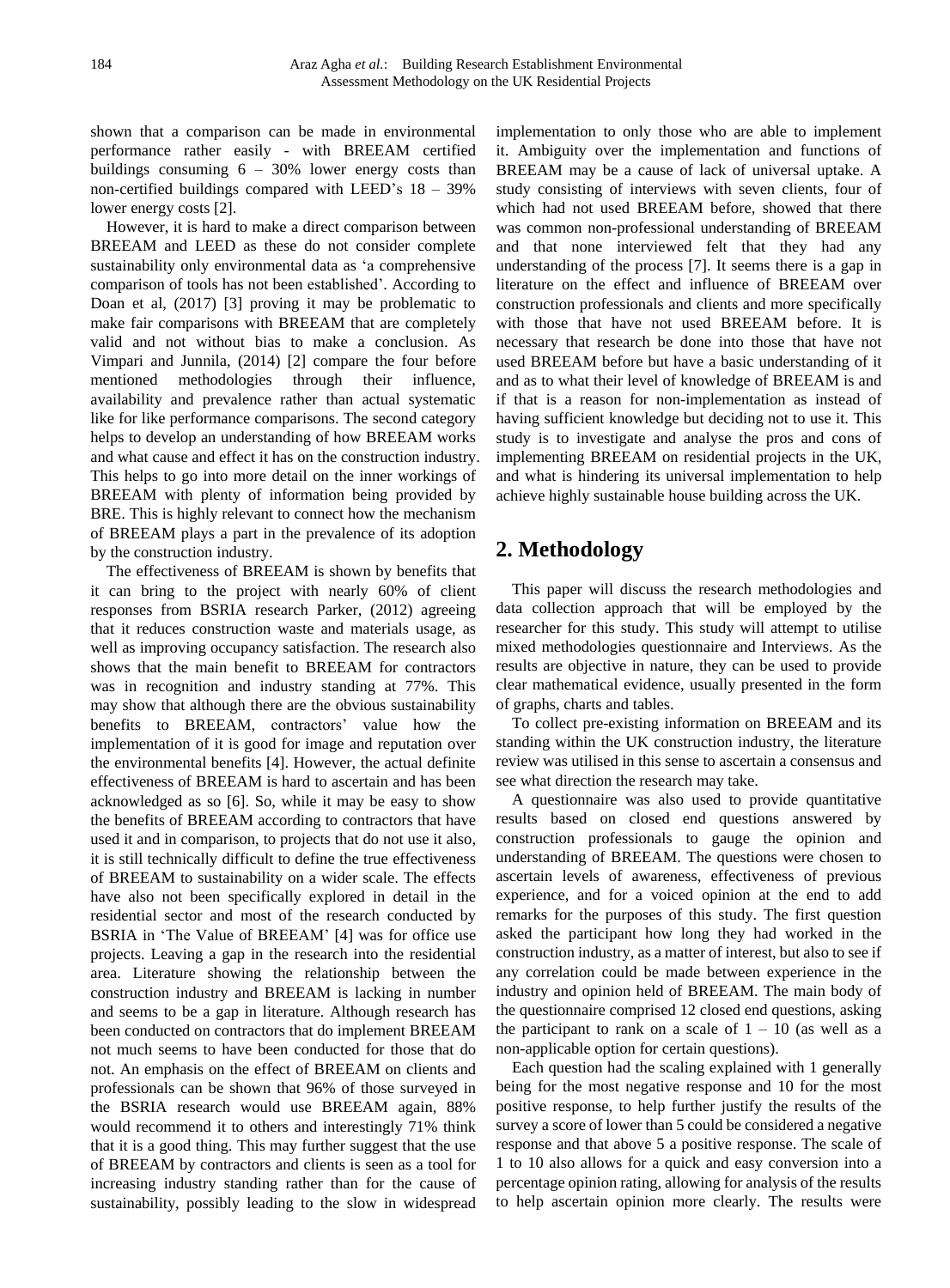interpreted on this linear scale to give a more precise gauge on which to base opinionated results upon. At the end an open-ended question asking the participant on their opinion on BREEAM's usage was also included. The questionnaire provided data from 15 participants working in the construction industry. Finally, Overall the following questions were asked and required an answer as part of the research investigations: research investigations:<br>
1) How long have you worked in construction Industry?

- 
- project is owned to it is economic performance? 2) How greatly do you feel the success of construction
- 3) How greatly do you feel the success of construction project is owned to it is environmental performance?
- 4) How greatly do you feel the success of construction project is owned to it is human comfort performance?
- 5) How would you rate your level of knowledge in BREEAM?
- 6) How often you say BREEAM has been implemented on your residential project that you have worked on?
- 7) Where BREEAM was implemented on a residential project that you have worked on. How do you feel BREEAM affect the process required to deliver the project? project?<br>8) Where BREEAM was implemented on any other
- projects that you have worked on. How do you feel BREEAM affect the process required to deliver the project?
- 9) project that you have worked on. How do you feel BREEAM affect the process required to deliver the project? Where BREEAM was implemented on a residential
- project?<br>10) On your successful residential project, how much of the success could be contribute to BREEAM?
- 11) On your successful any other projects, how much of the success could be contribute to BREEAM?
- 12) Do you think BREEAM is a good thing for the construction industry as a whole?
- 13) Do you think BREEAM should be implemented on all residential projects in the future?

 For the interviewing research dependent on the availability of interviewees may take place in the form of a phone or video call requiring the use of relevant software or devices to carry out as well as a means of recording the interview for later reference. This was done in an ethical manner at the knowledge of the interviewee. Ideally a face to face interview will take place however this is subject to availability of interviewees.

#### **3. Results and Analysis**

 The data gathered during the research process of the study will be laid out and analysed to break down the data into arguable points concerning the standing of BREEAM. The results from the online questionnaire survey will be presented, as well as interpretation of the values. Also, this  research will make comparisons with ideas derived from the literature review of this study and highlight key differences or similarities with the new data.

 According to Table (1), the experience range of the participants, most participants are quite experienced in the construction industry, with almost 75% working for at least 5 years, and almost 25% less than 5years. It could be presumed that a more experience participant could give more powerful opinion and helps the research case.

 **Table 1.** Here we can see the experience range of the participants

| Experience (Year) | $1-5$ | 5-10  | $10-20$ |  |
|-------------------|-------|-------|---------|--|
| Participant (%)   | 26.7  | -26.7 |         |  |

 The answers of the first question, ranged between 1 to 10, 1 is being not and 10 is being completely. Figure 1 indicated that, the trend here shows that economic performance is highly regarded, with positive responses in favour of economic performance at 80%. 60% ranking a construction project's success to its economic performance at 8/10 or higher.

 **Table 2.** Feeling the success of construction project is owned to it is economic performance

| Agreement        |  |     |           |     |    |  |
|------------------|--|-----|-----------|-----|----|--|
| No. Responses    |  |     |           |     |    |  |
| Responses $(\%)$ |  | 6.7 | 13.3 13.3 | 6.7 | 40 |  |



Figure 1. feel the success of construction project is owned to it is economic performance

 Environmental performance seems to be more evenly spread in terms of the opinion on how much it matters to a project success. Over half the participants were either indifferent or felt it was not important to the success of a project, as shown in Table 3 and Figure 2.

Table 3. Feeling the success of construction project is owned to it is environmental performance

| Agreement        |  |                  |      |  |  |  |
|------------------|--|------------------|------|--|--|--|
| No. Responses    |  |                  |      |  |  |  |
| Responses $(\%)$ |  | $13.3 \quad 6.7$ | 33.3 |  |  |  |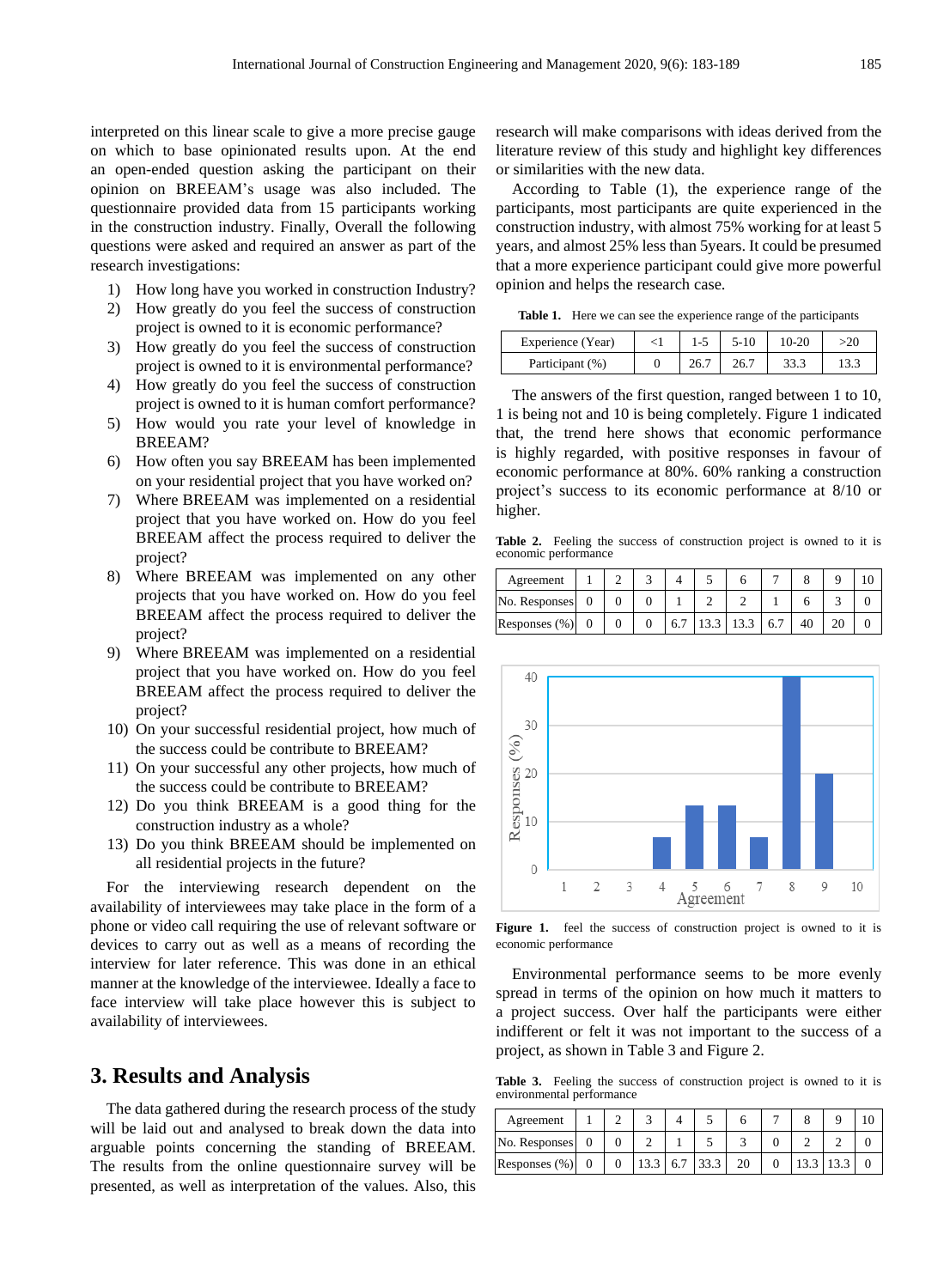

 **Figure 2.** Responses of feeling the success of construction project is owned to it is environmental performance

 Table 4 indicated that, human comfort performance is rated rather highly towards being important towards the success of a project. There were no negative responses and responses of a 7/10 or higher were at over 70% of the participants. High importance is place human comfort a project provides after completion, as shown in Figure 3.

Table 4. Feel the success of construction project is owned to human comfort

| Agreement          |  |  |    |                               |  |  |
|--------------------|--|--|----|-------------------------------|--|--|
| No. Responses 0    |  |  |    |                               |  |  |
| Responses $(\%)$ 0 |  |  | 20 | $\mid$ 6.7 26.7 26.7 6.7 13.3 |  |  |



Figure 3. Agreement of feeling the success of construction project is owned to human comfort performance

 Table 5 discussed the amount people rank their own ability to understand BREEAM has a spread range. With a third of the participants feeling that they have little to no knowledge, over 25% feeling neutral in their understanding, there is a level of lack of clarity for professionals on the details of BREEAM as shown in Figure 4.

Table 5. Level of knowledge in BREEAM

| Agreement            |  |  |                                 |  |  |
|----------------------|--|--|---------------------------------|--|--|
| No. Responses        |  |  |                                 |  |  |
| Responses $(\%)$ 6.7 |  |  | $13.3$ 13.3 26.7 13.3 13.3 13.3 |  |  |



**Figure 4.** Level of knowledge in BREEAM

 According to the answering in Table 6 and Figure 5 illustrated that, the residential projects where BREEAM has been implemented for the participants was very low, with nearly 70% rarely working on a residential project that implements BREEAM.

Table 6. BREEAM implemented on residential project that you worked on

| Agreement                                   |  |  |  |               |  |  |
|---------------------------------------------|--|--|--|---------------|--|--|
| No. Responses                               |  |  |  |               |  |  |
| Responses (%) 6.7   13.3   33.3   13.3   20 |  |  |  | $6.7 \pm 6.7$ |  |  |



Figure 5. BREEAM implemented on residential project that you worked on before

 Table 7. explain how numbers of workers who participated in BREEAM projects in different fields. However, in comparison to the residential projects that had BREEAM implemented on them that the participants had worked on, other types of projects see a slight increase in the frequency of BREEAM implemented projects as shown in Figure 6.

**Table 5.** Level of knowledge in BREEAM **Table 7. SREEAM** implemented any other project that you worked on

| Agreement     |  |  |                                                                               |  |  |
|---------------|--|--|-------------------------------------------------------------------------------|--|--|
| No. Responses |  |  |                                                                               |  |  |
| Responses (%) |  |  | $\vert 13.3 \vert 26.7 \vert 13.3 \vert 13.3 \vert 6.7 \vert 13.3 \vert 13.3$ |  |  |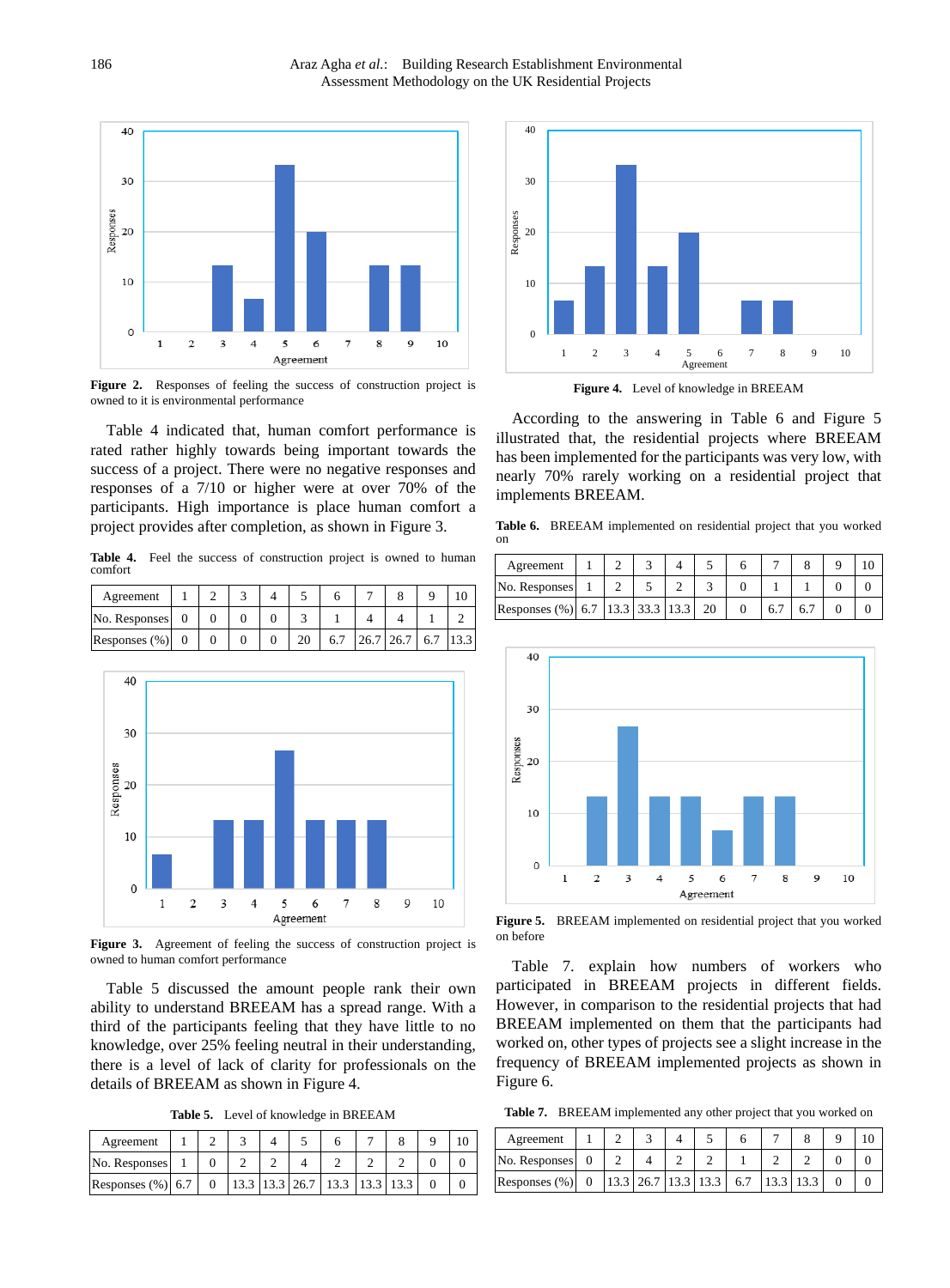

**Figure 6.** BREEAM implemented on any other project that you worked on

 On Table 8. we can see that, most participants felt the processes required were not affecting the processes for the project, over 60% feeling that the process were either unaffected or made more convenient by BREEAM as shown in Figure 7.

Table 8. BREEAM affect the process required to deliver the any other project

| Agreement                                   |  |  |  |  |  |
|---------------------------------------------|--|--|--|--|--|
| No. Responses                               |  |  |  |  |  |
| Responses $(\%)$ 26.7 6.7 13.3 13.3 6.7 6.7 |  |  |  |  |  |



**Figure 7.** BREEAM affect the process required to deliver the any other project

 In Table 9. we see a broadly similar pattern in terms of how BREEAM is perceived to be either a nuisance to the processes or a convenience. Nearly 70% felt that the processes were either unaffected of positively influences by BREEAM, number responses explained in Figure 8.

Table 9. BREEAM affect the process required to deliver the residential project

| Agreement           |  |     |  |  |  |  |
|---------------------|--|-----|--|--|--|--|
| No. Responses       |  |     |  |  |  |  |
| Responses $(\%)$ 20 |  | 6.7 |  |  |  |  |



**Figure 8.** BREEAM affect the process required to deliver the residential project

 Table 10 explain a very balanced opinion here was found with most believing BREEAM had no effect on the success of the project or very little effect according to Figure 9.

 **Table 10.** The success could be contributing to BREEAM

| Agreement                              |  |  |     |                  |  |  |
|----------------------------------------|--|--|-----|------------------|--|--|
| No. Responses                          |  |  |     |                  |  |  |
| Responses $(\%)$ 46.9 6.7 6.7 13.3 6.7 |  |  | 6.7 | 6.7 <sup>1</sup> |  |  |



Figure 9. The success could be contributing to BREEAM

 Table 11 explain a very balanced opinion here was found with most believing BREEAM had low effect on the success of the project or very little effect according to Figure 10. Likewise, with Figure 9, Figure 10 shows that there is little attribution to be made to BREEAM on the success the project had owes to the methodology.

Table 11. The success could be contributing to BREEAM in residential projects

| Agreement                   |  |  |    |  |  |
|-----------------------------|--|--|----|--|--|
| No. Responses               |  |  |    |  |  |
| Responses (%) 26.7 6.7 13.3 |  |  | 6. |  |  |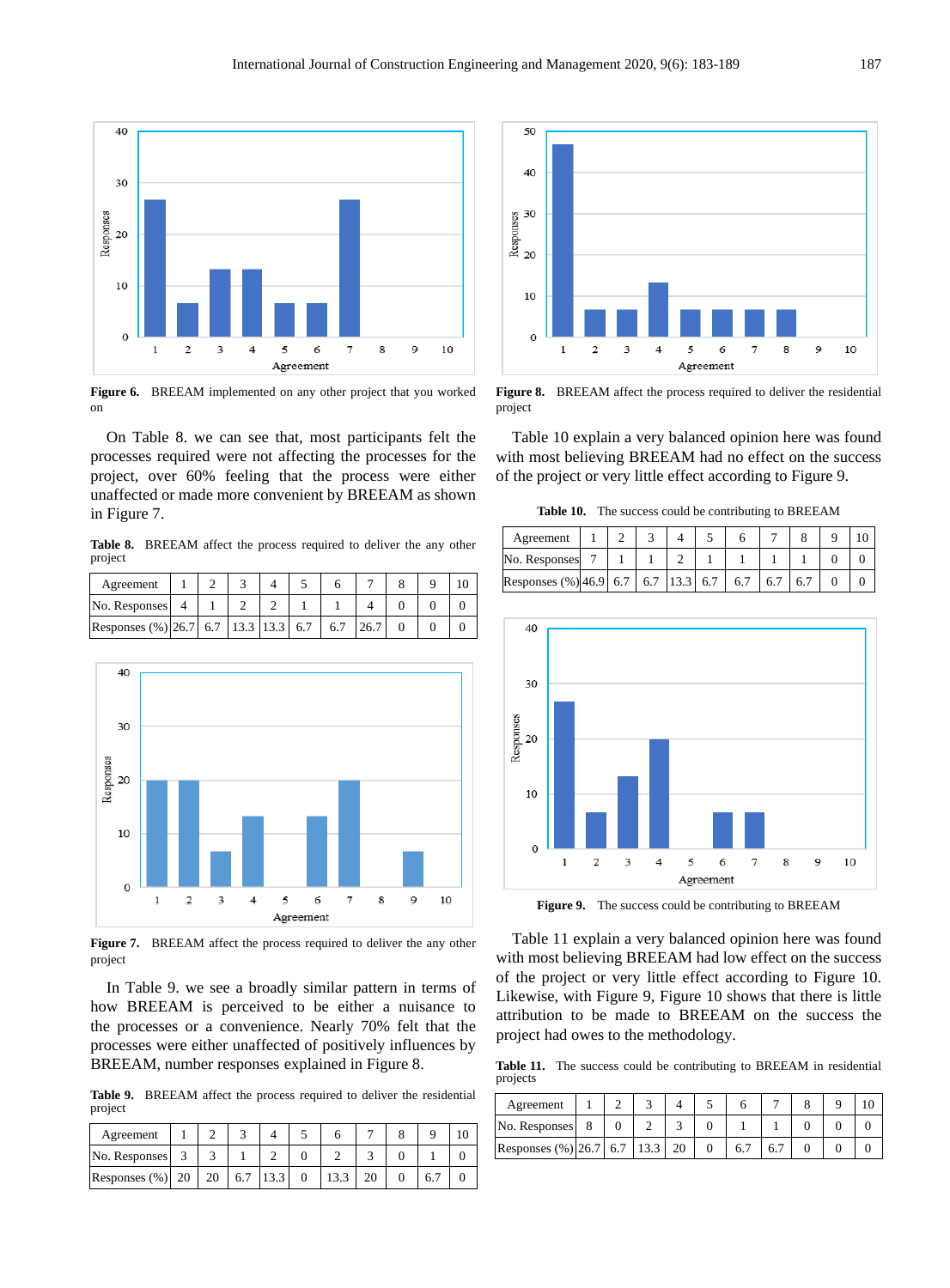

 **Figure 10.** The success could be contributing to BREEAM in residential projects

 Figure 11 illustrated that, highly positive responses with nearly a quarter of respondents agreeing that BREEAM is a good thing for the construction industry. With nearly half feeling it rates an 8/10 for how much they agree that it is a good thing for the construction industry Table 12.

 **Table 12.** The success could be contributing to BREEAM

| Agreement        |  |    |  |  |    |           |  |
|------------------|--|----|--|--|----|-----------|--|
| No. Responses    |  |    |  |  |    |           |  |
| Responses $(\%)$ |  | 6. |  |  | 20 | 13.3 13.3 |  |



Figure 11. The success could be contributing to BREEAM

 Table 13 and Figure 12 discussed the effect of usage of BREEAM on residential projects. However, the same cannot be said for its usage on residential projects. Whilst there is a highly positive agreement that BREEAM should be implemented on residential projects, 60% agreed to a high degree that it should be, 20% felt neutral and the remaining 20% seemed to disagree in a highly polarising manner, in stronger disagreement that it should be implemented on residential projects.

Table 13. Here we can see the experience range of the participants

| Agreement                |  |  |  |  |  |
|--------------------------|--|--|--|--|--|
| No. Responses            |  |  |  |  |  |
| Responses $(\%)$ 6.7 6.7 |  |  |  |  |  |



**Figure 12.** BREEAM is a good thing for the construction industry

#### **4. Conclusions**

 Analysis of both the literature review carried out and the online questionnaire survey can paint a clearer picture on how BREEAM is perceived in the UK construction industry. The results can show how affective the implementation of BREEAM is in a real-life situation based on performance and also highlights the comparison between implementation on a residential project and other project types. It seems that although BREEAM is a highly thought through and potentially powerful tool for combating the challenges faced by sustainable building, it may not perform as expected in the real world. It provides constructors with a framework to stay within and can become a bureaucratic exercise rather than that of sustainable construction. For many it may seem like an inconvenience, a box ticking exercise to appease the system into giving a good score, rather than consider the future of the building's use with large potentially unnecessary cutting-edge installations. But on the most part BREEAM is a good thing for the construction industry and as a conscience reminder to importance of sustainability in the built environment.

#### **REFERENCES**

- [1] Cole, R. and Jose Valdebenito, M., 2013, The importation of building environmental certification systems: international usages of BREEAM and LEED. Building Research & Information, 41(6), pp.662-676.
- [2] Vimpari, J. and Junnila, S., 2014, Value influencing mechanism of green certificates in the discounted cash flow valuation. International Journal of Strategic Property Management, 18(3), pp.238-252.
- [3] Doan, D., Ghaffarianhoseini, A., Naismith, N., Zhang, T., Ghaffarianhoseini, A. and Tookey, J., 2017, A critical comparison of green building rating systems. Building and Environment, 123, pp.243-260.
- [4] Parker, J., 2012, The value of BREEAM. Bracknell: BSRIA Ltd. [Online] Available[: https://tools.breeam.com/fil](https://tools.breeam.com/filelibrary/BREEAM%20and%20Value/The_Value_of_BREEAM.pdf)